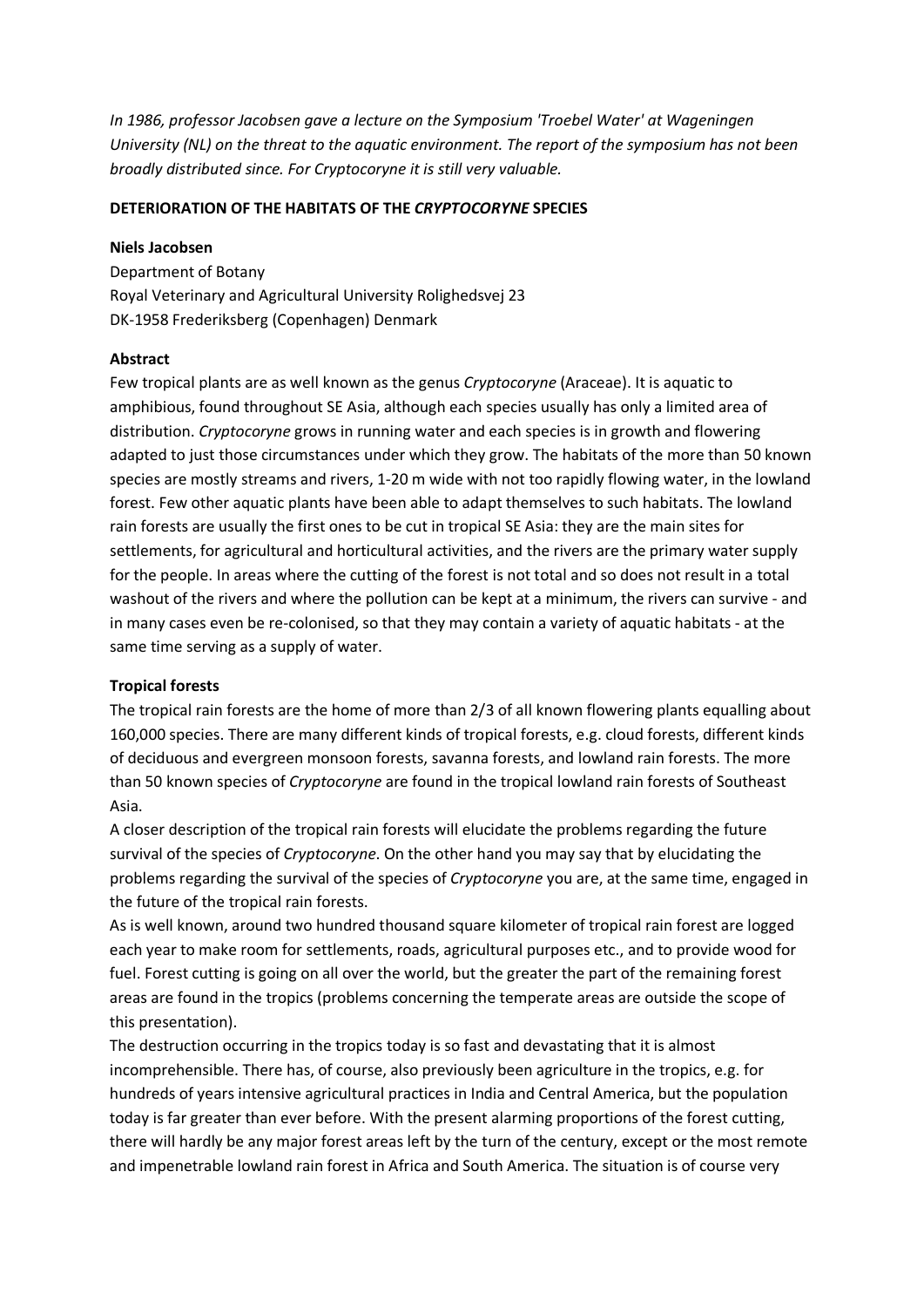difficult to estimate, but a rather recent survey has been presented by Myers (1980). Southeast Asia comprises about 1/3 of the moist, tropical forest; a great part of it belongs to the biotically richest to be found, but at the same time the most attractive for timber exploitation.

Not all areas have been equally exploited, and many factors render it difficult to obtain and compare exact figures (cf. Myers, 1980). A reasonably good estimate does exist for e.g. Malaysia (Peninsular Malaysia, Sarawak, and Sabah), where the 1977 figures say that on the peninsula less than 30% undisturbed forest remains, most of it montane forest (less than 5O% in Sarawak and Sabah). Future conversion of forest will leave less than 5% of the total area covered with lowland rain forest. Peninsular Malaysia is at present one of the most developed - and well managed - areas in Southeast Asia.

During the last 10-20 years developing schemes have been (and still are) launched at such a high rate that a definite shortage of timber is foreseeable within the next generation (cf. Myers, 1980; and Davidson et al., 1985).

The ecological conditions in the tropical rain forest are among the most complex just as they are among the most delicate. It is both correct and wrong to designate the tropical rain forests as some of the most fertile areas in existence. In many instances the soil itself is not very fertile, and the nutrients are to a great extent tied up in plants as well as in animals. Upon dying they quickly will be decomposed and re-circulated in the food chain and in the nutrient cycle. In many tropical areas the soil, unless carefully managed, cannot support more than a few seasons of cropping, after which the nutrients will be washed out. The trees, the herb vegetation, and the humus-rich topsoil layer can temporarily withhold much precipitation. Some of the water will quickly be accumulated by the plants, the rest will slowly run away. When the vegetation is stripped off large areas, there is no foliage to alleviate the violent tropical rain and no roots to retain the nutrient-rich humus layer. Everything is washed out and because of the enormous masses of water that have to run off, the previously rather minor streams will dig themselves further and further into the underlying substratum. The water that previously sustained life in the tropical forest is carried off (from the areas where it was of use) to lower lying areas, often causing flooding.

Many other plants, dependent on the ecosystem created by the trees, will also disappear when the trees are cut. Of greatest interest to us are of course all the known useful plants found in the tropical forests. But what about all the plants that we have not yet investigated. Only a few percent of the plants of the tropical forests have as yet been investigated, and considering the products that have been discovered during the past hundred years we can see that there must be other fantastic products hidden in the plants not yet investigated.

There are many important food plants in the tropics, and for future improvement of these, regarding both quantitative and qualitative properties, we are dependent on the genetical material found in the primitive forms of the cultivated plants or in some of the wild, related species. Our interest is not limited to only the well known food plants such as rice, yam, taro, coffee, oil palm, banana, and industrial plants such as cotton and rubber, but is extended also to a large array of plants containing chemical substances useful for e.g. medicinal purposes, as well as to various horticultural plants. Turning to another aspect of the *Cryptocoryne* habitats, we must not forget that in Southeast Asia the streams and rivers are the most important and steady water supply for the people, whether in small villages or in larger towns or cities. It is true that the cutting of some forest does not destroy the water supply as such, but development is usually accompanied by pollution that has frightful consequences for the quality of the water.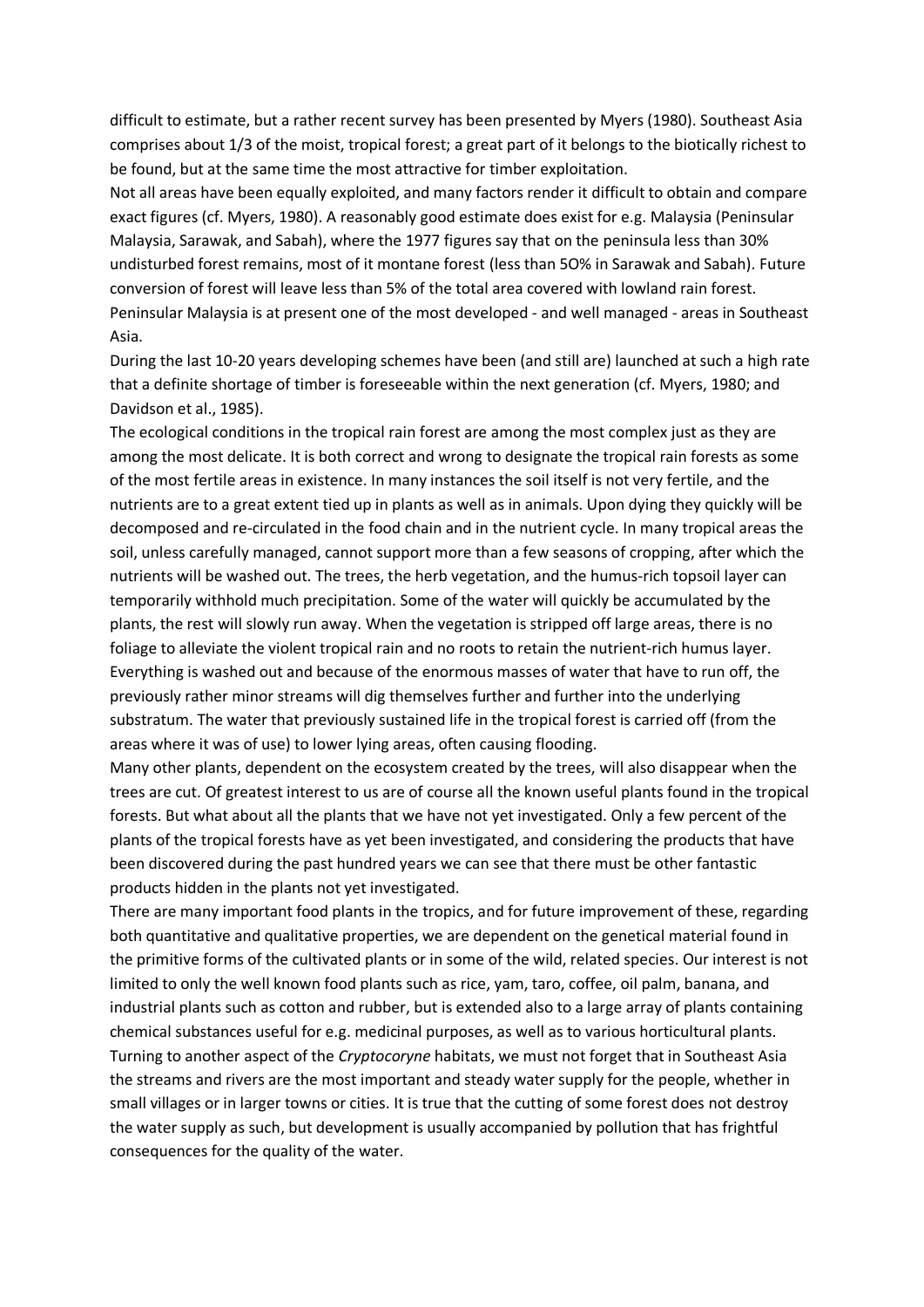### **Habitats of** *Cryptocoryne*

Generally it may be said that the *Cryptocoryne* species grow in running water, i.e. smaller or larger, slowly or quickly running streams and rivers, sometimes also in seasonally inundated forest pools (near the streams). The altitude is generally below 300 m (but 700 m has been recorded) in what would be labelled lowland rain forest; towards the sea it is found until the tidal zone. The position of the plants in the watercourse varies with the species, from those that are high up on the banks and submerged only at high water via those regularly submerged to the almost constantly submerged ones. Even though several species today are found in quite open, sunny localities, this no doubt due mostly to human influence and generally speaking they are still species of the shady rain forest. The soil they grow in varies from peat, mud, sand to coarse gravel between stones and is usually rather specific for each species.

Rather few species of flowering plants occupy the same habitats as *Cryptocoryne*, and the reason for the success of *Cryptocoryne* can no doubt be ascribed to their subterranean rhizomes and runners providing a means of vegetative reproduction even if the leaves are destroyed by e.g. too strong a current or other accidents. Furthermore the different species have differently formed leaves, adjusted to just those circumstances under which they grow.

The following account of *Cryptocoryne* habitats is based mainly on my own experiences from four trips to Southeast Asia of a total duration of three months. Taking into consideration the large area covered it evidently was not possible to perform profound ecological investigations, the main aim of the travels being to collect documented, live material for cytological and taxonomical studies, but of course also to study the habitats of the various species. Trying to locate the *Cryptocoryne* habitats naturally led to a rather good insight in the various types of forest and their variation according to the landscape and land use in general. Of the 54 species and 1 hybrid that are presently recognised, I have seen 28 in their natural habitat (some mentioned by Jacobsen, 1982).

#### **Sri Lanka**

Sri Lanka is near the boundary of the distribution area of the genus towards the west. The island has a central highland and therefore several different vegetation zones. It here suffices to mention two areas and vegetation types, viz. the south-western lowland, evergreen rain forest where three species of *Cryptocoryne* occur (*C. thwaitesii*, *C. bogneri*, and *C. alba*), and the central midlands (Kandy area) and central western lowlands with 5 species (*C. walkeri*, *C. beckettii*, *C. undulata*, *C. wendtii*, and *C. parva*) in the semi-deciduous monsoon forests having a seasonal change in precipitation. *Cryptocoryne thwaitesii* from the south-western lowland rain forest is, among a few other places, found in the small Kottawa Forest Reserve, growing in deep shade in a small slow running stream, in acid mud and sand (Bastmeijer et al., 1984). This stream has a very small catchment area, the plants are therefore mostly emersed as the water quickly runs off. A cutting of this and other forests like it will quickly destroy the habitats, and it is doubtful whether *C. thwaitesii* can then survive (the same is probably also true for *C. alba* and *C. bogneri*). The south-western rain forests are diminishing very rapidly because of logging and conversion into agricultural land and no doubt they are among those most sensitive to habitat destruction. Fortunately the three mentioned species are unsuitable for aquarium purposes, so a commercial demand is limited.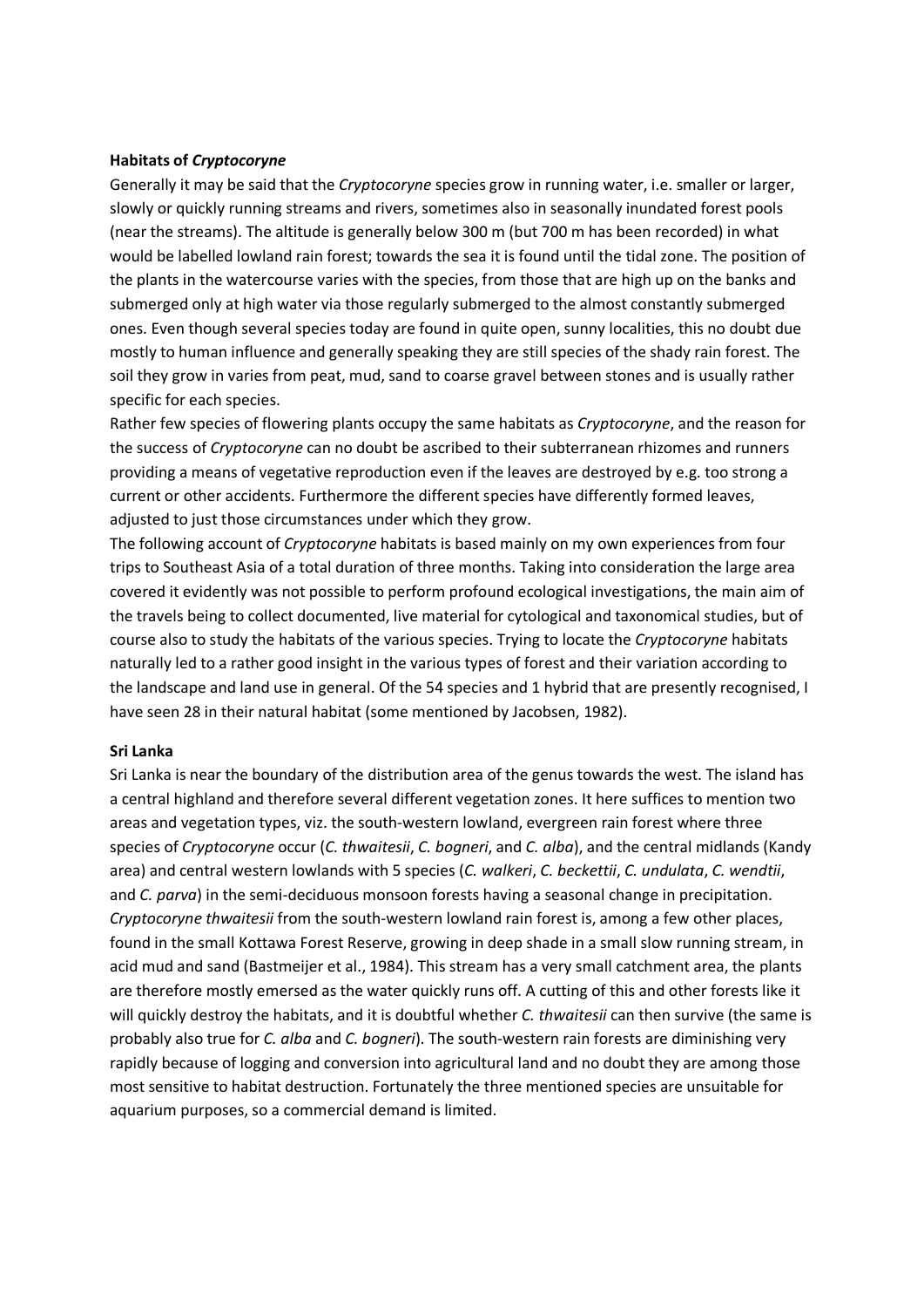The Kandy area and areas towards the north and north-west (also towards the south) have a quite different vegetation composed of more or less deciduous forest and a more neutral soil. The species of the *C. beckettii* group are found in more sunny situations (although mainly so through human influence), but they can tolerate it. Due to forest cutting etc*.* many rivers are rather dirty, and only few plants are seen submerged; mostly they grow somewhat up on the riverbanks, and these species seem to be more hardy and to be able to stand a greater extent of habitat disturbance - at least they can survive on the riverbanks, if the riverbed is washed out. In more quietly running streams (and springs) they can form large, luxuriant, submerged stands.

When I visited the Kandy area in March 1975, there were 4 species and 1 hybrid of *Cryptocoryne* growing by the rapids at Halloluwa: *C. parva* growing closest to the water where the course was rapid, *C. walkeri* a little further up, but also rather exposed, while *C. beckettii* and *C. undulata* were found even further up on the banks. The hybrid *C.* x *willisii* was found in several locations, both low and high, in the shade and in the sun. More recent reports from Halloluwa seem to indicate that the plants are not as abundant any more - the most likely cause seems to be commercial collecting. The species of the *C. beckettii* group rank among our best aquarium plants: they are hardy and multiply rapidly. The localities in Sri Lanka for these species will no doubt decline, some may even disappear, because of more intensive agriculture, collecting for commercial purposes may put a heavy toll on them, too. However, because they apparently can tolerate some habitat destruction and to some extent keep step with the changing environments, there seems to be no immediate danger of their extinction.

#### **Thailand**

The two species *Cryptocoryne albida* and the very variable *C. crispatula* characterised by the strapshaped leaves and the spirally twisted limb of the spathe are found in Thailand and surrounding countries (see Jacobsen, 1980a).

*C. albida* is found on the western side of the Malay peninsula, south of Ranong, where it grows in small rivers and streams with rapidly flowing water. These watercourses come from the mountains close by, carrying only a limited amount of water, but even so the current can sometimes be strong. At the base of the foothills, often close to the sea, the landscape becomes rather flat and *C. albida* may be found in sand, gravel and among stones in the smaller or larger streams. It seems to thrive best when the water is low, in contrast to the aquatic *Crinum thaianum* that grows in the same streams, but withers when the water is low. The streams and the landscape are somewhat disturbed, but *C. albida* seems to thrive on the sand and gravel banks, even if the water become violent. The deeply buried rhizomes and runners ensure survival if the streams are not too violently affected or polluted.

*Cryptocoryne crispatula* is mostly found in central/northern Thailand. Here the localities are at higher altitudes, up to 700 m, and the forests are of the semi-deciduous monsoon type. The rivers have moderately to fast running water and their bottom is mostly gravel or stones. The many different leaf-forms found in this species hail from different kinds of habitats, within these from different situations.

At Mueak Lek, Sar Buri District, the river runs slowly through calcareous soil: the calcium content is so high that turbulence in the water makes the calcium carbonate precipitate. It thereby selfreinforces further calcium carbonate precipitation leading to the formation of magnificent travertine dam across the river, creating small waterfalls and pools where large, submersed growths of *C. crispatula* ("*balansae*"-form) are found. Here the chemical properties of the water actually created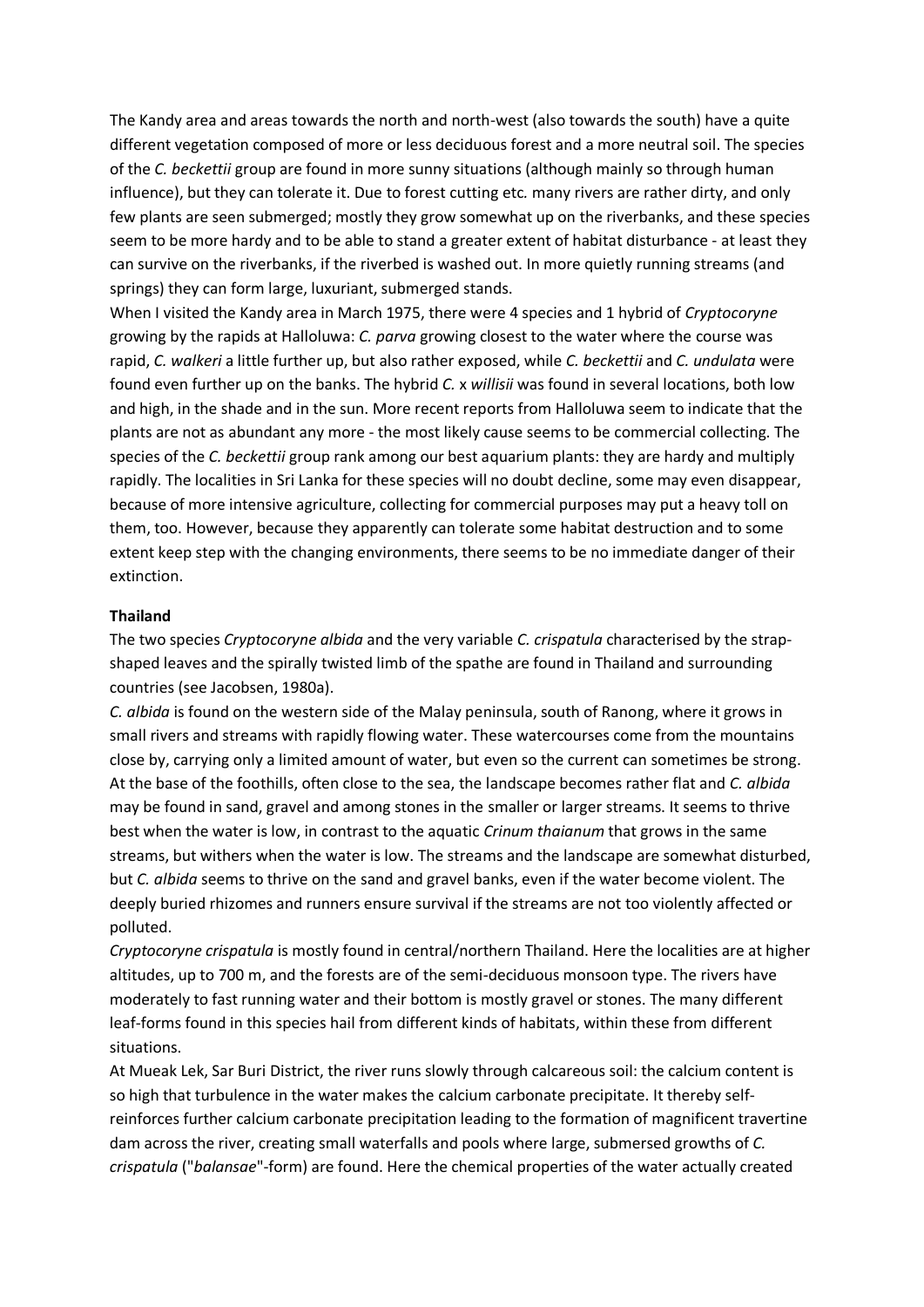the habitat that appears rather stable, even though the surrounding areas are agricultural land. Further north, in the Phu Khien Wildlife Sanctuary, Chaiyaphum District, the area is mountainous, and it is evident that the water rushes down the streams and rivers with tremendous force. Here, on the banks of the river Huae Mae Chem, there are large stands of a mostly emersed, smooth, narrow, green-leaved form of *C. crispatula*. It grows among tree roots and in sheltered places between big rocks. In a small tributary to the main river plants with rather broad, copper-brown, bullate leaves are found growing submersed in slow running water. The leaf-form have proven constant in cultivation.

In the wildlife sanctuary the plants could evidently survive the strong currents, but outside the sanctuary where the forest cutting has been vast the run-off was immense: the riverbeds were completely washed out, devoid of any vegetation, and even large stones were moved about.

### **Peninsular Malaysia**

As mentioned above, Peninsular Malaysia is - or rather was covered with evergreen rain forest and almost all lowland areas are or will shortly become agricultural land. There is a large, central mountain area where there are no *Cryptocoryne* except in the foothills, and some midland areas with *C. affinis*.

*Cryptocoryne affinis* is found in the northern and central parts on more calcareous soil, in streams and rivers that are not flowing too slowly. It rarely grows on the riverbanks but is confined to the riverbed itself and its sandbanks where the current is strong. When the water is low, it is quite easy to walk around on the sandbanks. The most luxuriant plants grow submerged, even at low water, in the small streamlets between the sandbanks. It is characteristic that the numerous stout runners form a woven mat keeping the plants together, thereby forming the basis for a further depositing of sand so that the sandbanks will steadily grow; *C. affinis* may thus be able to cope with the changing conditions, even if large parts of the forest is cut.

*Cryptocoryne elliptica* today has its only known locality in the Gunong Bongsu Forest Reserve (in the state of Kedah). It grows on muddy bottom in a small valley in the forest. The locality has recently been described by Bogner & Jacobsen (1986) and thus will not be treated here, except to mention that this habitat is probably just as (if not more) sensitive to forest cutting as the rain forest localities in south-west Sri Lanka where e.g. *Cryptocoryne thwaitesii* grows.

*Cryptocoryne minima* comes from the rain forest of the western and north-western parts of the peninsula. It grows in small streams, but the most luxuriant plants are found in small, seasonal pools in the forest, deep in the mud (composed of decaying leaves); the plants are 20-25 cm tall, with purple, cordate, bullate leaves; submerged plants are smaller, with smooth, purple or (in the sun) green leaves. When the forest is cut, *C. minima* will no doubt disappear from the forest pools, but there is a chance that it may survive in smaller streams and even recolonise streams in rubber plantations, as I have seen north of Tapah and Schulze has seen south of Kulim (de Wit, 1983). *Cryptocoryne cordata* is found from the Phucket area in southern Thailand along the east coast of the peninsula into the southern Malaysian states. It seems that most southern populations have more or less cordate leaves and probably a chromosome number of  $2n = 34$ , while the variation found in e.g. leaves and in chromosome numbers, 2n = 68, 85, 102, probably comes from the northern part of the distribution area. In the southern localities *C. cordata* generally grows in slow running streams in the forest, the plants being rooted deep in the mud. The leaves are purplish but become green in the sun. It seems as if the habitats of the Malaysian populations are very sensitive to forest cutting.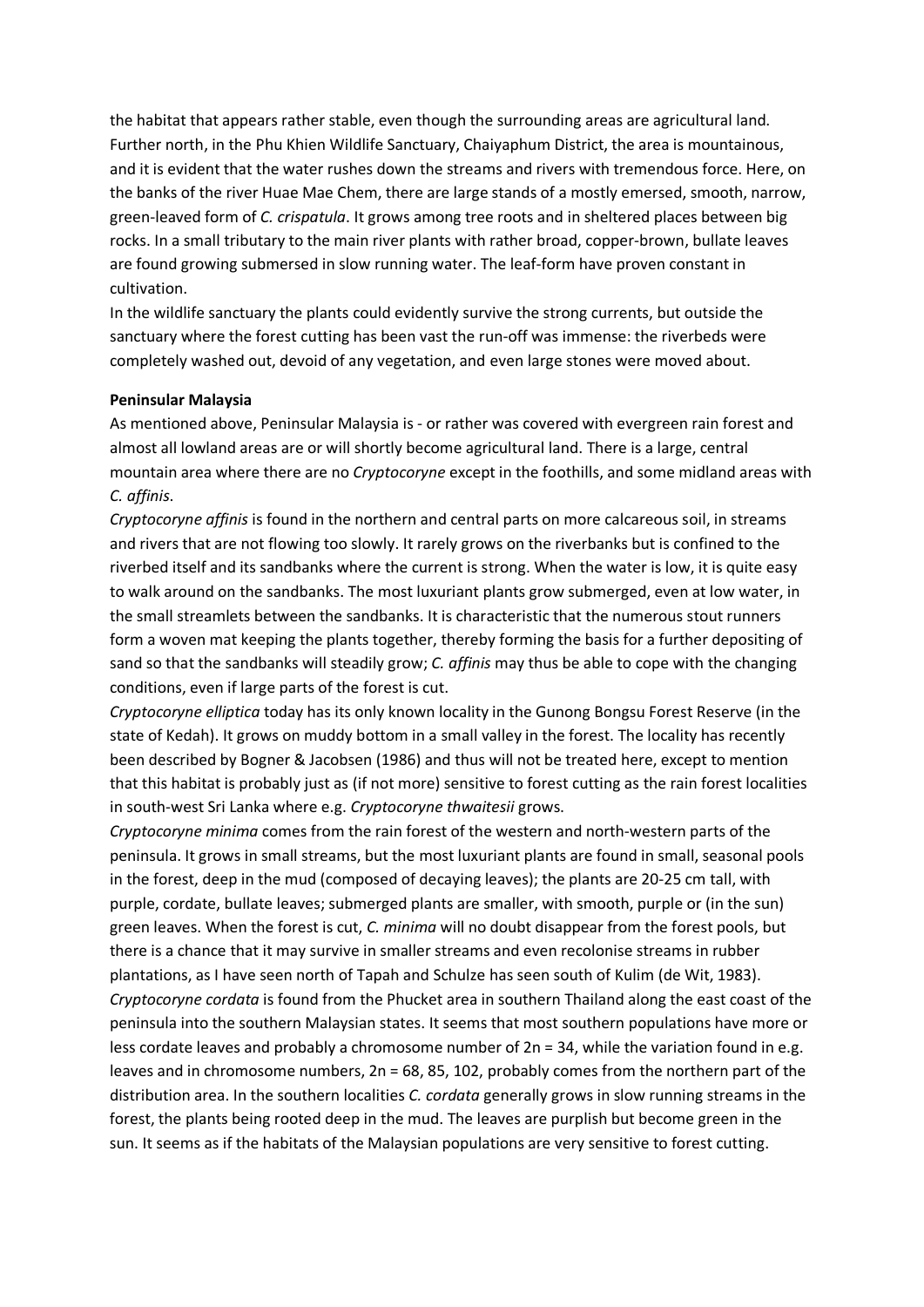Other species of *Cryptocoryne* from the peninsula grow in similar localities, viz. *C. schulzei*, *C. nurii*, *C. griffithii*, and *C. purpurea*.

A locality differing from the rest in several respects is the Tasek Bera in the southern part of the state of Pahang. Recently a comprehensive study of this swamp has been published (Furtado & Mori, 1982), containing many ecological properties such as e.g. plant production, growth rate, population density, blackwater properties and chemical properties like cations, anions, oxygen et*C.* It is not possible to go into any detail here, but it is a huge freshwater swamp with many channels through which the water runs. The channels are 6-8 m wide and 1-2 m deep at low water. In the parts of the swamp having a tree cover, the bottom of the channels is Covered with 30-50 cm tall specimens of *Cryptocoryne purpurea* (previously reported as *C. griffithii*). This locality probably holds the largest population of *Cryptocoryne* in Peninsular Malaysia. The water and the soil in the Tasek Bera is very acid, and it is difficult to envisage what will happen when the areas surrounding the swamp all have been taken into cultivation.

### **Sarawak Malaysia**

In Sarawak the habitats of *Cryptocoryne* are in many ways similar to those on the peninsula, but other species are found here. As shown in Jacobsen (1985), 11 *Cryptocoryne* species are found on the route between Kuching and Sarikei (a distance of 150-250 km).

*Cryptocoryne bullosa* and *C. keei* are found in rather quickly running rivers where the plants are rooted deep in the sand on banks in the river. In places where the water flows faster the plants are larger and found in much denser patches. The growth habit is rather similar to that of *C. affinis* from the Malay peninsula; the habitat is also somewhat similar except that the water is acid. *Cryptocoryne striolata* can also be found in quite quickly running rivers and streams, but usually it thrives better in more slowly running streams, The streams are usually shaded and the bottom is sand, but sometimes sandy/muddy. *Cryptocoryne auriculata* has two known localities and in both cases *C. striolata* grows in the same stream, usually submerged, while *C. auriculata* grows in the upper parts of the riverbed or on the banks, usually submerged only during and shortly after rains. *Cryptocoryne* species growing in more slowly running forest streams are *C. zonata*, *C. grabowskii*, and *C. longicauda* (the two latter are also found in tidal influenced places, as will be mentioned below). These localities are quite comparable to the localities on the Malay peninsula with e.g. *C. cordata* and *C. minima*.

The inner tidal zone is a type of habitat very common is Sarawak, i.e. altogether 6 species are found here: *C. ciliata* common on mudflats or in ditches in smaller or larger rivers, mostly in rather open situations (in the whole of Asia). The two species *C. lingua* and *C. ferruginea* are found in the inner parts of the freshwater tidal zone. These tidal species are able to flower during the periods of the month when the oscillation of the tidal amplitudes is at a minimum and the plants growing high up on the riverbanks become emerged for several days (Jacobsen, 1980b).

The tidal influenced zone has a much larger extension in the lowland swamp forests than immediately recognisable. The incoming tide can push back or stem up the water many kilometers upstream, so that the water in the streams simply stops flowing. The *Cryptocoryne grabowskii* locality at Matang (west of Kuching) in the lowland swamp forest is no doubt influenced by the tide, as the runoff at regular intervals is hindered. *C. longicauda* is also found in small streams in the inner parts of the tidal zone; the tidal influence was first recognised at Serian and Kpg. Stutong (Sarawak), but the localities found at Gunong Pulai (Peninsular Malaysia) and west of Djambi (Sumatra) also seem to be influenced by the tidal zone.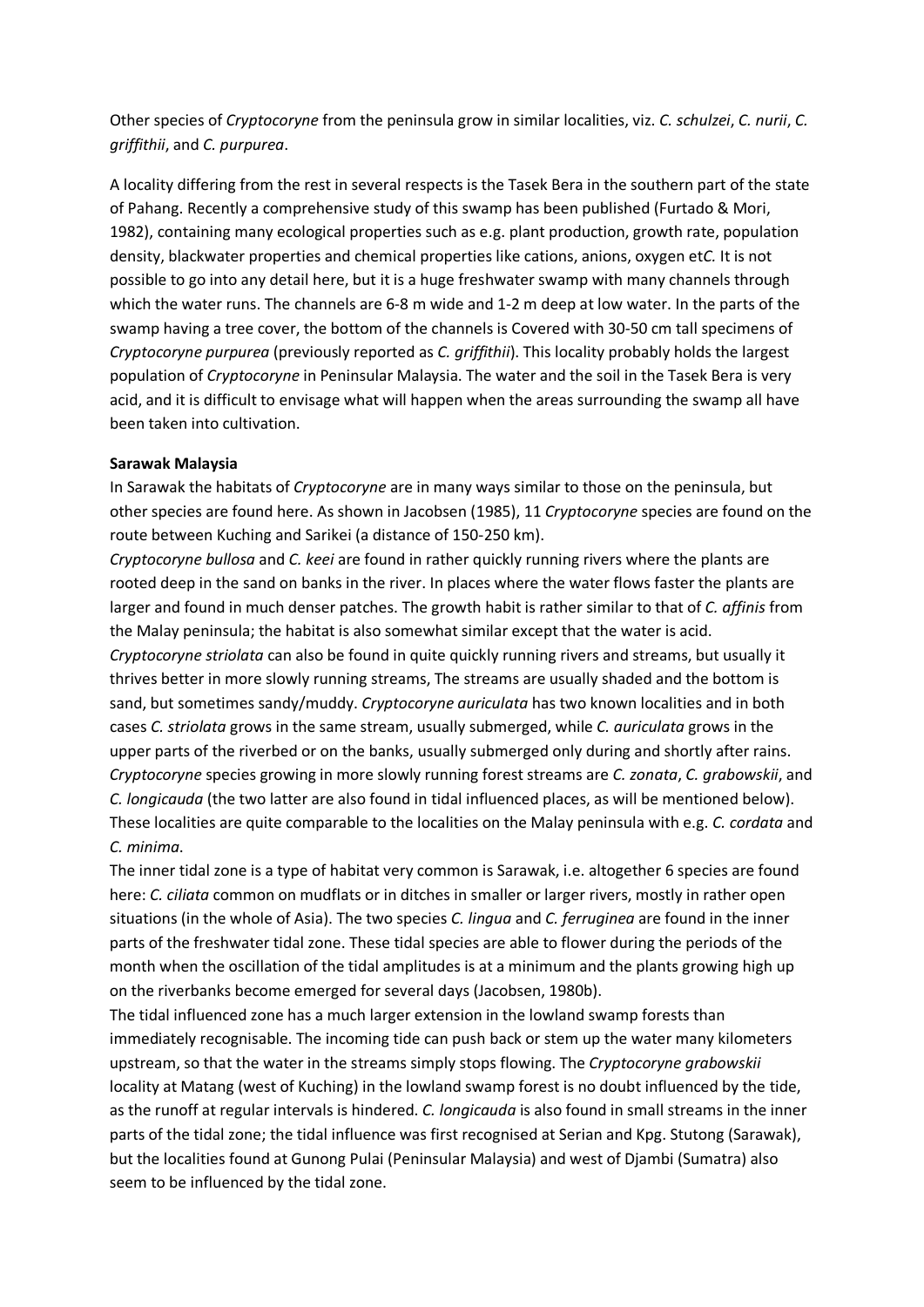#### **Sumatra**

Our knowledge of the *Cryptocoryne* localities in Sumatra is rather limited, the observations made by J. Bogner and myself in 1985 have not yet been published. During the past few years our knowledge of the by now 9 known species has increased very much actually the majority of them have been described as new species within the last 25 years, viz. *C. pontederiifolia* (1863), *C. longicauda* (1879, first documented for Sumatra in 1985), *C. scurrilis* (1962), *C.* sp. near *diderici* (1970), *C.* sp. near *jacobsenii* (1976), *C. gasseri* (1979), *C. villosa* (1980). *C. amicorum* (1982), and *C. moehlmannii* (1983). The geophysical characteristics of Sumatra are that there is a mountain-chain running the length of the whole island. On the south-west coast the mountains are very close to the sea leaving the rivers only a short run, while the north-east coast has a rather broad area of lowland forest towards the sea.

On the south-west coast *C. pontederiifolia* (near Padang) and *C. moehlmannii* (near Sasok) are found in tidal influenced areas comparable to the habitat of e.g. *C. ferruginea* in Sarawak, i.e. the inner tidal zone (Jacobsen, 1980b). The lowland rain forests on the north-east coast have been the place of large-scale forest cutting during recent years and the cutting is continued at a high speed. In just this kind of forest most of the *Cryptocoryne* species are found, in situations basically not so different from the habitats in e.g. southern Peninsular Malaysia; slow running streams in deep shade, acid soil conditions, the bottom mostly muddy when the water runs slowly, more sandy when the water is quicker. The populations that I saw here were in small patches of leftover forest, obviously influenced by the cutting of the surrounding forest and by the agricultural practises, thus e.g. *C. villosa* (near Abai Siat) grew in an old rubber plantation (50 years?) which had turned into a kind of secondary forest.

## **The future of the** *Cryptocoryne* **habitats**

As mentioned above, *Cryptocoryne villosa* had on Sumatra been able to re-colonise a rubber plantation - a phenomenon also encountered in Sarawak (*C. striolata*, *C. longicauda*) and in Peninsular Malaysia (*C. griffithii*).

For this re-colonisation to take place it is necessary to re-establish a suitable habitat - and to have some plants that can move in and re-colonise. It is true that a rubber plantation is no substitute for a rain forest, but in the case of *Cryptocoryne* it renders re-colonisation possible, at least in some cases. After a fast forest cutting the streams, especially the larger ones, are washed out and dig themselves deep into the ground. In such cases it can be very difficult to re-establish a stable habitat - even if the forest has been only partially cut. The fast running and muddy water, often combined with an abundance of sunshine and the use of agricultural fertilisers, prevents a re-colonisation. *Cryptocoryne* habitats will no doubt diminish as will good aquatic habitats - habitats of plants and animals, serving also as a water supply for the human population, The tendencies noticeable today are alarming. Evidently we cannot promote a nature conservation of all tropical rain forests - just as we cannot preserve all plants in gene banks and botanical gardens. What we can do is to promote a wide array of solutions. Clever use of the landscape may create many possibilities for agriculture and forestry, at the same time leaving reasonably sized areas of nature in peace. Many categories of nature reserves are possible, viz. some of great scientific interest, others of value as plant and animal refugia, others still valuable as recreative areas. The latter may not be the least important as they present the possibility for people to experience and use the nature, thereby giving them an understanding of why it is so important to conserve nature. Members of aquarium societies have the